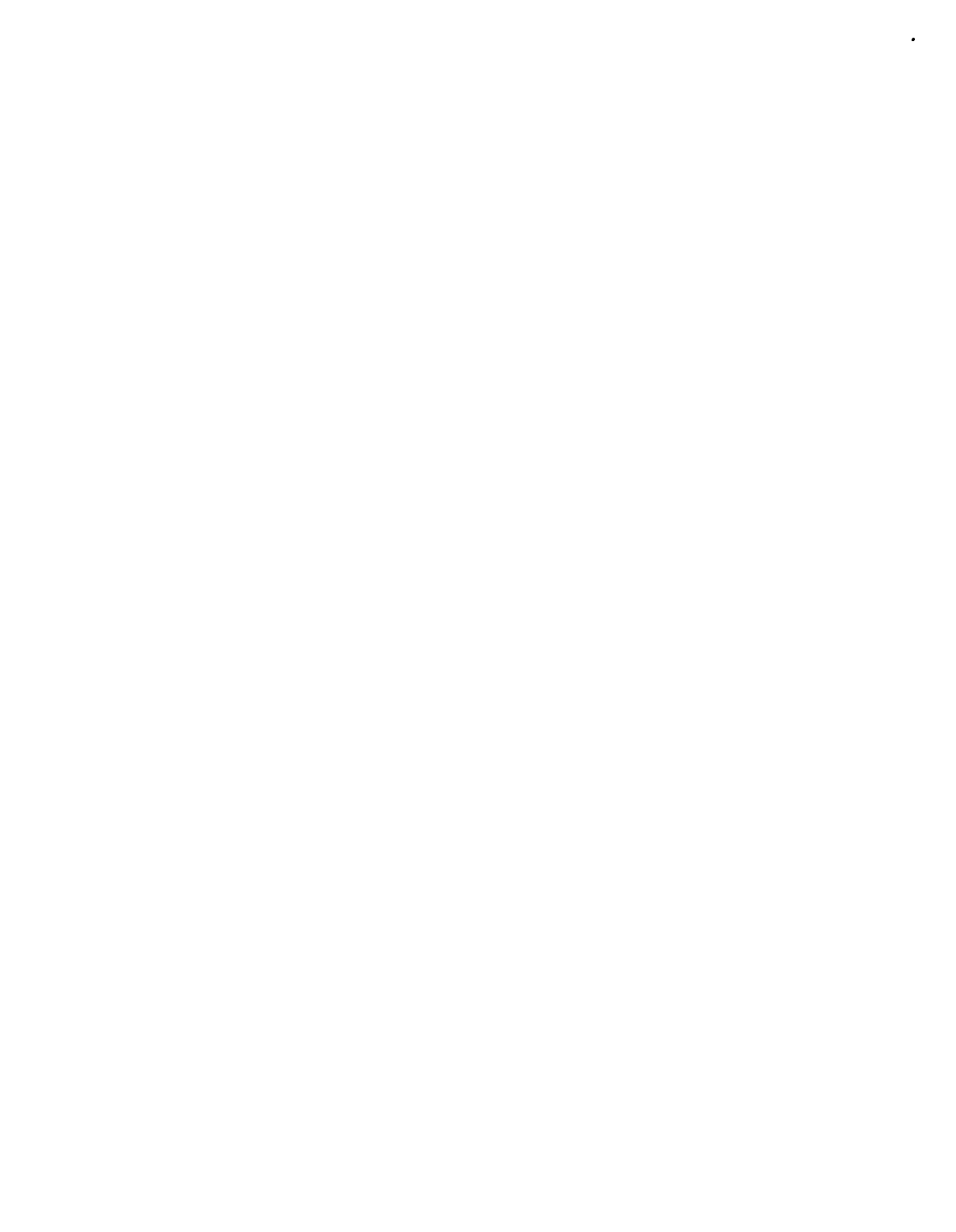## MEMORANDUM

TO: FROM: SUBJECT:  $DATE:$ Area Plan Commission **Staff** Classifying Park East Boulevard Extended and two East/West connector as Collectors February 21, 1996

## STAFF REPORT

Because of recent development proposals south of State Road 26 and east of Creasy lane, staff is proposing per agreement with the City Engineer and the Crosspointe developer that Park East Boulevard Extended; a connection between Park East Boulevard Extended and Progress Drive; and an East/West connector between McCarty lane and Haggerty lane, all be classified as Non-residential Collectors as per the Unified Subdivision Ordinance of (Section 5.3 {2) (a)).

The land between SR 26 and SR 38 is zoned for commercial, industrial, and residential use. Figure 1 shows the current status of the transportation system for the Park East Subdivision and adjoining land area. Currently, no internal access is provided to this area.

Progress Drive between Dollar Inn and Speedway gas station has already been classified as a Collector. The addition of Park East Boulevard Extended as a Collector will enable a new collector to connect the two providing rear-access to any further developments south of SR 26. The Collector status for these new roads would provide adequate right-of-way widths for future subdivision development and safe, efficient traffic movement. On-street parking should not be allowed on any of the Collectors also to improve safety and mobility.

Park East Boulevard begins at SR 26 between Mountain Jack's and Ramada Inn. Park East Boulevard Extended heads south and intersects with McCarty lane, Haggerty Lane, and terminates at SR 38 (figure 2). Also shown is the East/West connector about halfway between McCarty Lane and Haggerty Lane linking Park East Boulevard Extended to Creasy Lane. This intersection with Creasy Lane was established in the approval of the Beacon Hill at Crosspointe Subdivision, as agreed to by the developer.

The 2010 Transportation plan forecasts Average Daily Traffic (ADD for Park East Boulevard Extended between SR 26 and McCarty Lane at over 3,100. The projected traffic volume supports the Collector designation.

Modeling for the sections from McCarty Lane to Haggerty Lane using a build-out scenario for the year 2015, projects ADT of 2,500; from Haggerty Lane to SR 38, an ADT of 2,600. The proposed collector connecting Creasy Lane to Park East Boulevard Extended shows projected ADT of 2,500. These traffic volumes also

 $\sim$   $\omega$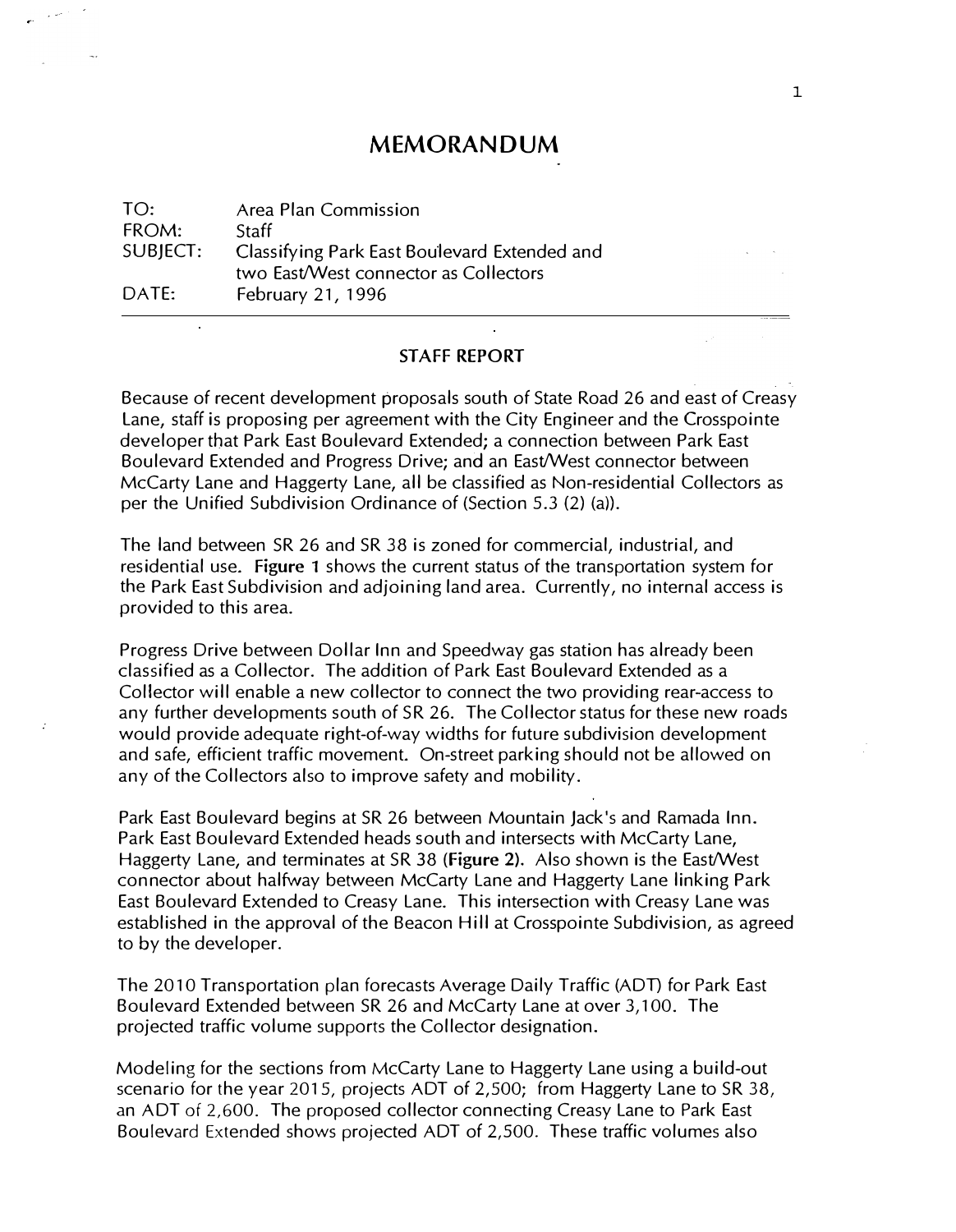support the Collector designation. Right-of-way widths required for Non-residential Collectors are 70 feet for urban cross-sections and 7S·feet for rural.

The Collectors would provide internal access to the commercial, industrial, and residential developments between SR26 and SR 38, and would feed the adjacent Arterials of State Road 26 to the North, State Road 38 to the South, Creasy Lane to the West, and McCarty Lane at designated locations.

The addition of Park East Boulevard Extended and the connecting streets as Collectors will be reviewed by the Technical Highway Committee for its approval.

 $\overline{\mathcal{O}}(\frac{1}{2},\frac{1}{2})$ 

## STAFF RECOMMENDATION

To adopt Resolution 96-1, Park East Boulevard Extended, the connection between Park East Boulevard Extended and Progress Drive; and an East/West connector from Creasy Lane to Park East Boulevard Extended as Non-residential Collectors.

·.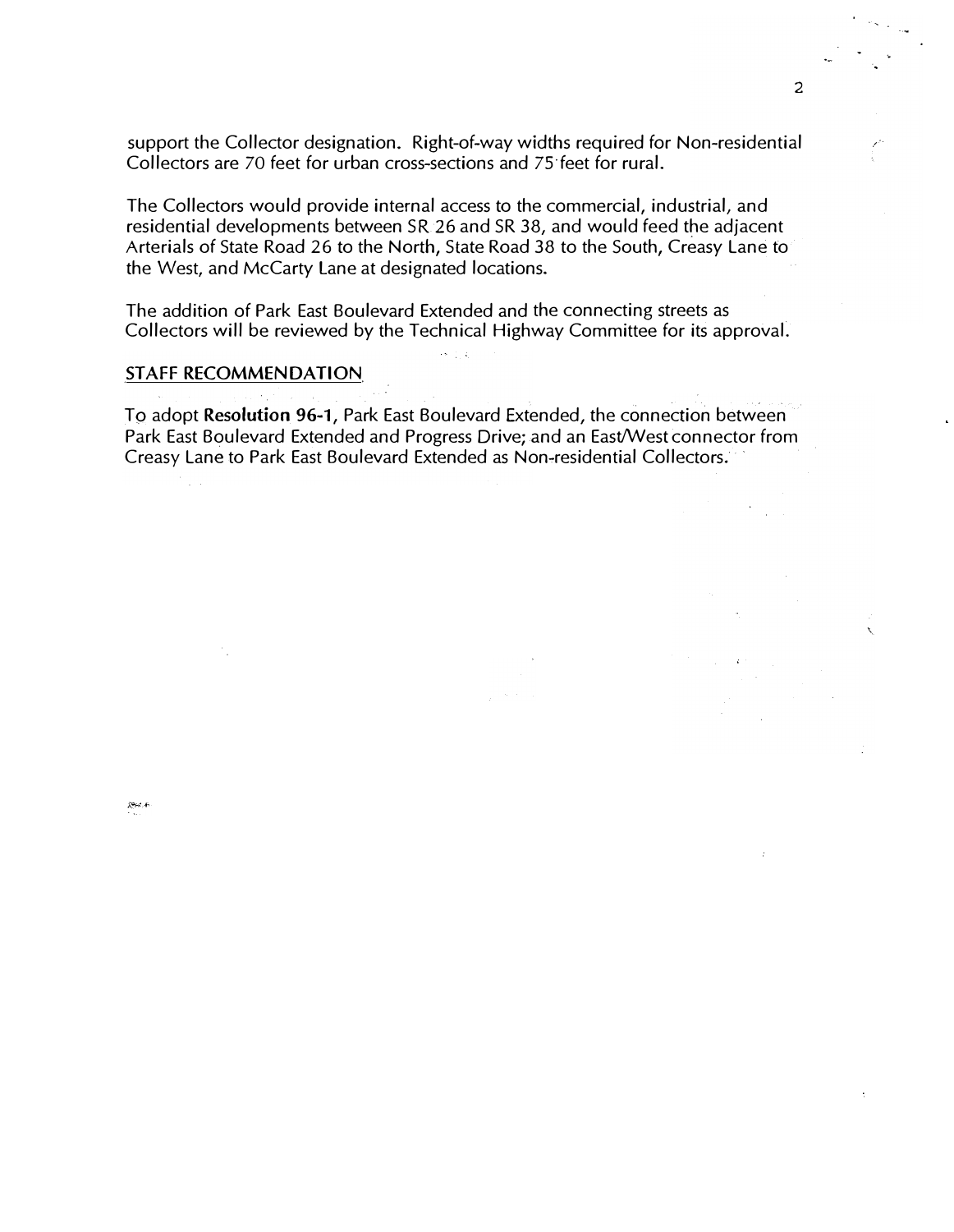